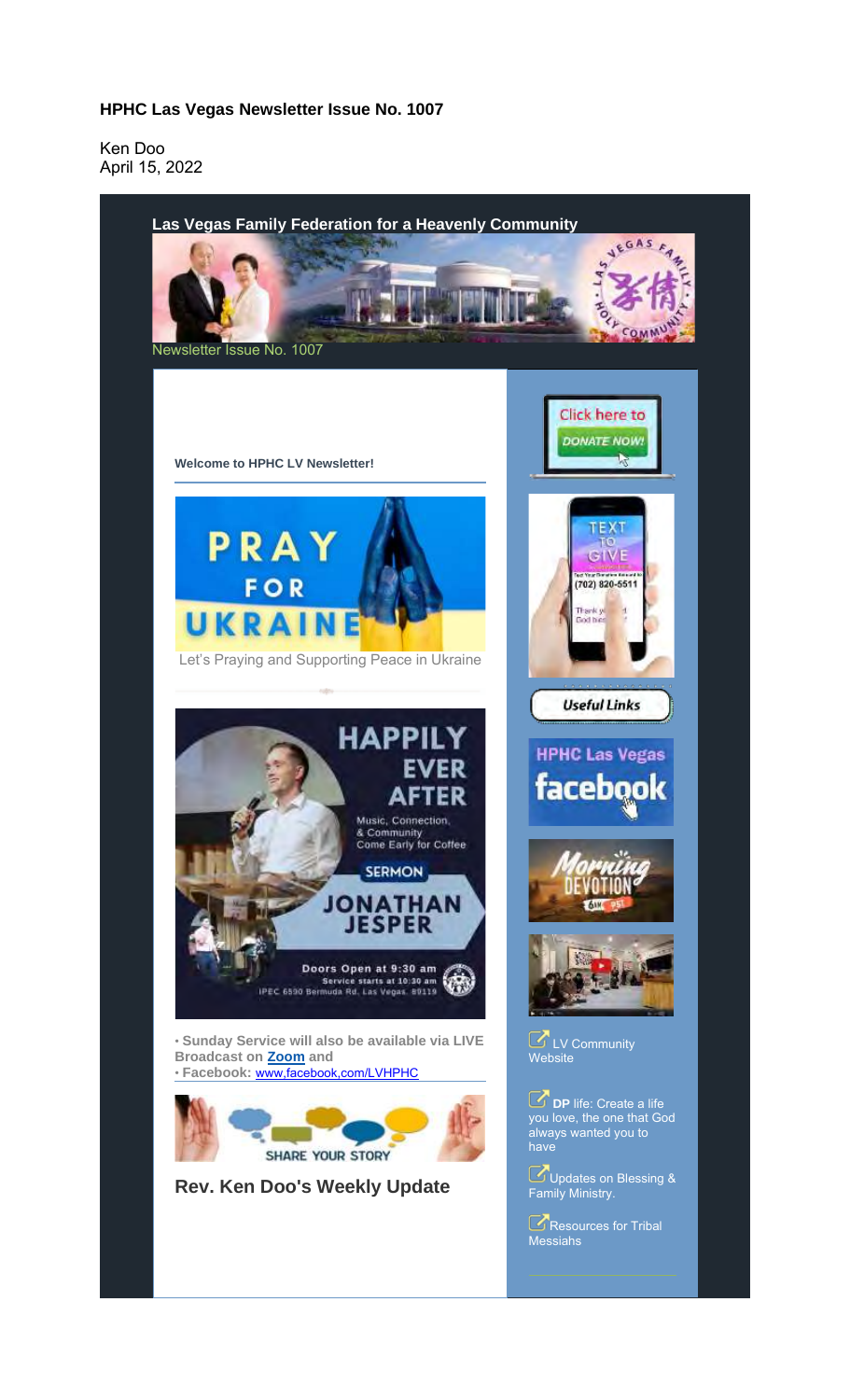

Series **Intro** | **Part 1** | **Part 2** | **Part 3** | **Part 4**

## **Shine City Project planting at the Las Vegas Wash Green-Up**





#### **Meetups this week**







<u>958 959 960 961 962 963</u> <u>964 965 966 967 968 969</u> <u>970 971 972 973 974 975</u> 976 977 978 979 980 981 <u>982 983 984 985 986 987</u> <u>988 989 990 991 992 993</u> <u>994 995 996 997 998 999</u> 1000 1001 1002 1003 1004 1005 1006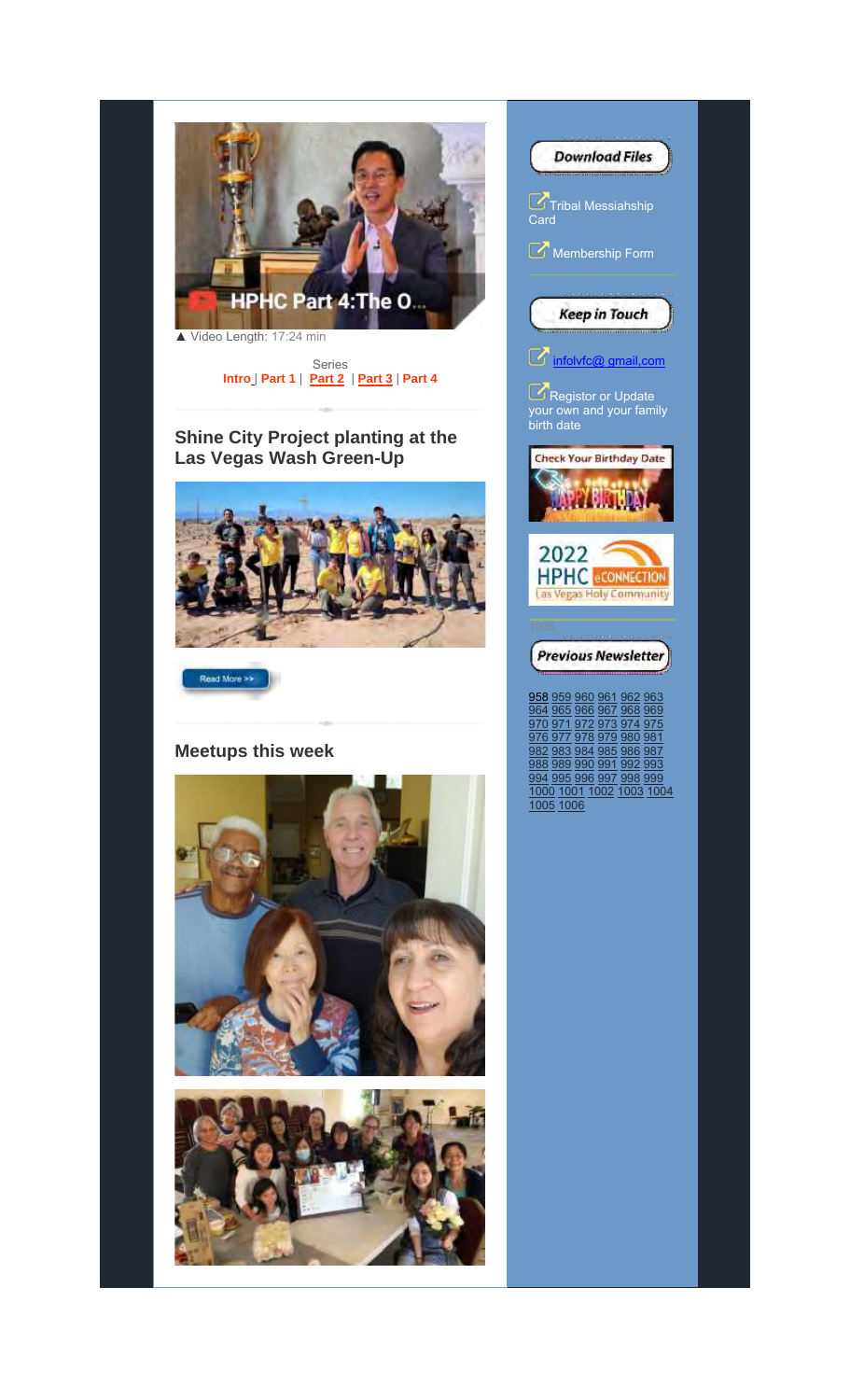

**Friday, April 15, at 3pm PST**  (April 16, 7am in Korea).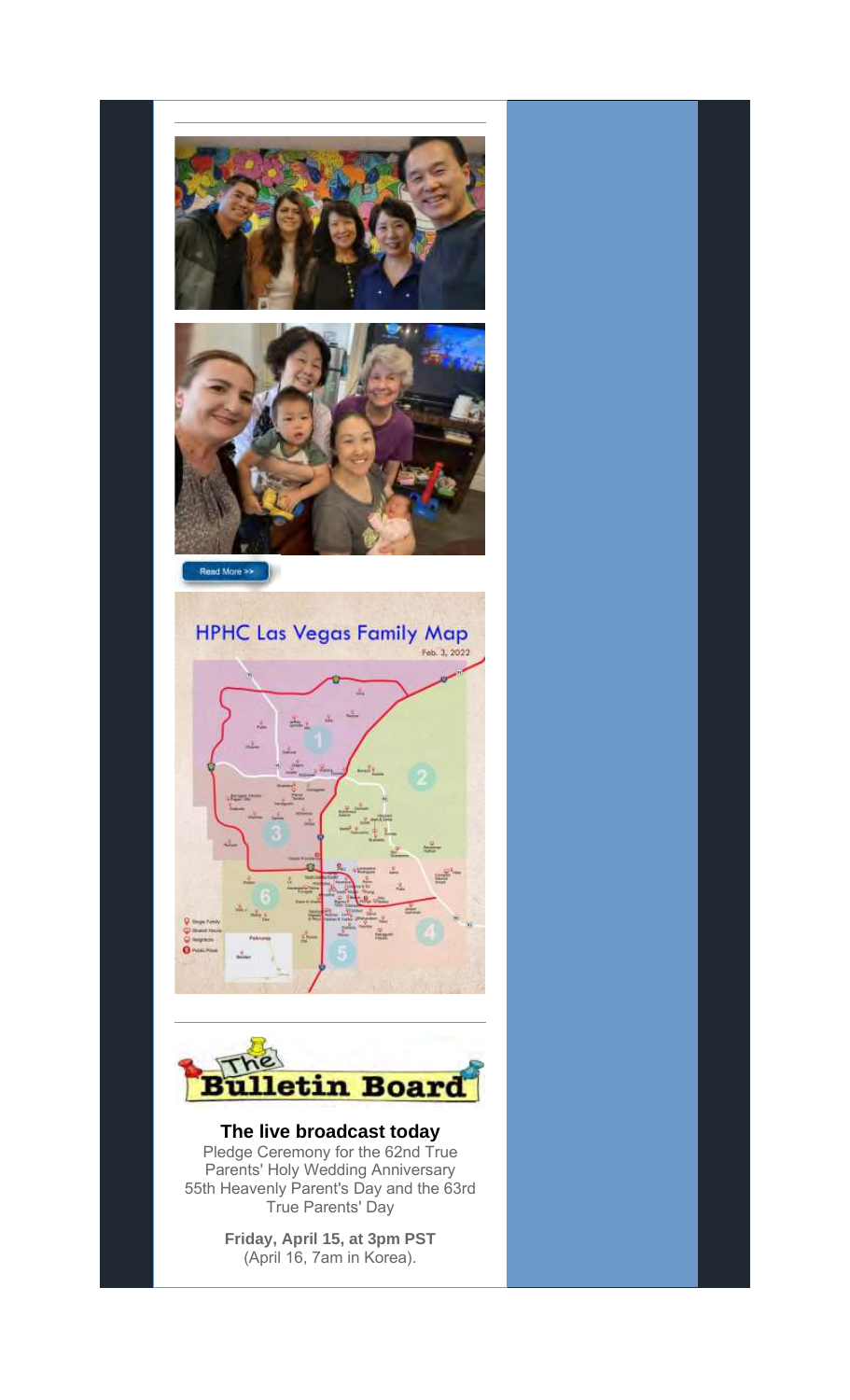

## **Watch at** tv.peacelink,live/home

# **Donate**



CHANYANG SESSION ONLY APPLICATION: Convention in a property for the concernence of the workship sets influed<br>if you would like in register for periodicities in the restriction from<br>the periodicity in the upcoming workship.<br>https://theoretical.com/prospectiv

 $\label{eq:2} \underbrace{\text{Ricft}}_{\text{2D2D}} \underbrace{\text{Ricft}}_{\text{2D2D}} \underbrace{\text{Ricft}}_{\text{2D2D}} \underbrace{\text{Ricft}}_{\text{2D2D}} \underbrace{\text{Ricft}}_{\text{2D2D}} \underbrace{\text{Ricft}}_{\text{2D2D}} \underbrace{\text{Ricft}}_{\text{2D2D}} \underbrace{\text{Ricft}}_{\text{2D2D}} \underbrace{\text{Ricft}}_{\text{2D2D}} \underbrace{\text{Ricft}}_{\text{2D2D}} \underbrace{\text{Ricft}}_{\text{2D2D}} \underbrace{\$ 

#### new! HJ CheonBo Great Works: April 15 & 17 (Time TBA)



**ANCE STOR APPELCATION**. Hysigang Cheorico Grani Wesh surfactors comments and alternative Cape Assume and Thus Patients Holy Widdle's approximate policidate for April 15-17, 2022. This intermation on the approximate the p



• For True Mother's health, safety and victory

• For the Firm Establishment of Heavenly Parent's Holy Community

• Heavenly Parent's Holy Community In-reach condition from July 11th 2021 to April 13th 2022



• Let's pray for Mrs. Lydia Compton who is struggling with a large kidney stone.

※**Updated**: Namiko's health is improving daily. She is starting rehab to walk, and to sallow water and food. Her brother, their relatives, friends and church members in her hometown appreciate your prayers for Namiko's recovery.